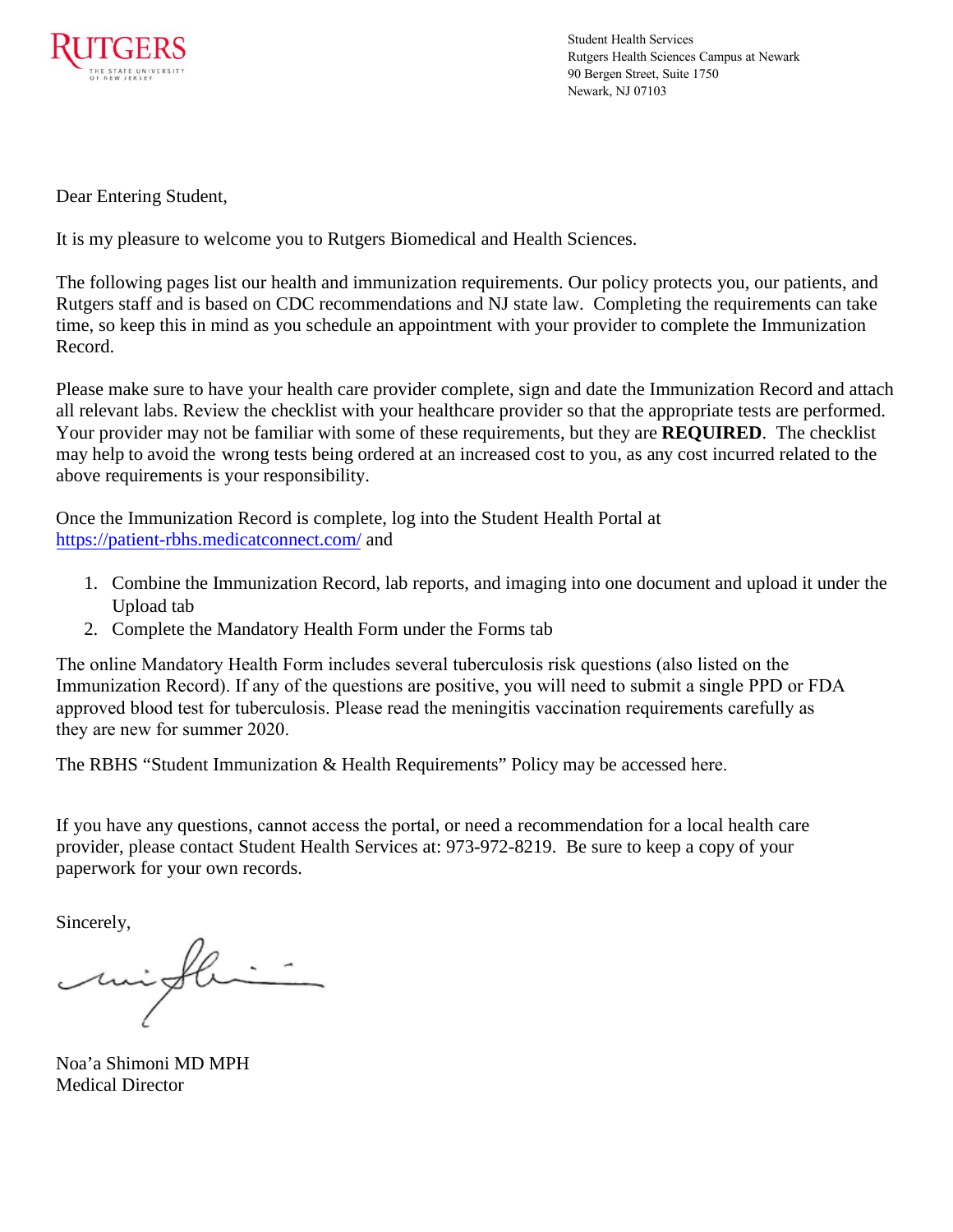

Student Health Services Rutgers Health Sciences Campus at Newark 90 Bergen Street, Suite 1750 Newark, NJ 07103

### **PART I: To be completed by the student. Please print or type.**

| Last name            | First name | MI         | RUID or A number | School/grad year/program |  |
|----------------------|------------|------------|------------------|--------------------------|--|
| DOB (month day year) |            | Cell phone |                  | Email                    |  |

#### **PART II: To be completed and signed by health care provider.**

|                                                                                                                  |                                    | Date (mo day yr)                                                    | Results if applicable              |                                           |                                     |  |
|------------------------------------------------------------------------------------------------------------------|------------------------------------|---------------------------------------------------------------------|------------------------------------|-------------------------------------------|-------------------------------------|--|
| MMR (Measles/Rubeola, Mumps, Rubella) vaccine                                                                    |                                    |                                                                     | Dose 1                             | Measles                                   | <b>□</b> Immune ■Non-immune         |  |
| or                                                                                                               |                                    |                                                                     | Dose 2                             | Mumps                                     | □Immune □Non-immune                 |  |
| serologic immunity (attach lab report)                                                                           |                                    |                                                                     |                                    | Rubella                                   | □Immune □Non-immune                 |  |
| <b>Meningitis ACYW</b>                                                                                           |                                    |                                                                     |                                    | <b>□</b> Menveo □Menactra □Menomune       |                                     |  |
|                                                                                                                  |                                    | (required for ALL students under 19, first year college students in |                                    |                                           | <b>□</b> Menveo □Menactra □Menomune |  |
| housing, those with risk factors <sup>1,2,</sup> and specific travelers <sup>3</sup> )                           |                                    |                                                                     |                                    |                                           |                                     |  |
| with at least 1 dose since age 16                                                                                |                                    |                                                                     |                                    |                                           |                                     |  |
| Meningitis B (required for students with risk factors <sup>1</sup> )                                             |                                    |                                                                     |                                    | <b>□Trumenba</b> □Bexero                  |                                     |  |
| <sup>1</sup> asplenia, sickle cell, N meningitidis lab work, complement deficiency or                            |                                    |                                                                     |                                    | <b>□Trumenba</b> □Bexero                  |                                     |  |
| complement inhibitor use $2H/V$ 3travelers to/residents of areas with endemic                                    |                                    |                                                                     |                                    | <b>□Trumenba</b> □Bexero                  |                                     |  |
| meningitis                                                                                                       |                                    |                                                                     |                                    |                                           |                                     |  |
| Hepatitis B (if starting the series, at least one dose is required prior to                                      |                                    |                                                                     |                                    |                                           |                                     |  |
| enrollment)                                                                                                      |                                    | <b>O</b> Engerix <b>O</b> Heplisav <b>O</b> Twinrix                 | Dose 1                             |                                           |                                     |  |
|                                                                                                                  |                                    | <b>O</b> Engerix <b>O</b> Heplisav <b>O</b> Twinrix                 | Dose 2                             |                                           |                                     |  |
| or                                                                                                               | <b>OEngerix OHeplisav OTwinrix</b> |                                                                     |                                    | Dose 3                                    |                                     |  |
| <b>QUANTITATIVE</b> Hep B Surface Antibody showing immunity (attach report)                                      |                                    |                                                                     | □ Immune (≥10 mIU/mL) □ Non-immune |                                           |                                     |  |
| Tuberculosis: please review with the student to assess need for tuberculin testing. Has the student:             |                                    |                                                                     |                                    |                                           |                                     |  |
| Had close contact with persons known or suspected to have active TB disease?<br>1.                               |                                    |                                                                     | <b>O</b> Yes □No                   |                                           |                                     |  |
| Spent more than one month OR was born in: Angola, Bangladesh, Brazil, Cambodia, China, Congo, Central<br>2.      |                                    |                                                                     |                                    |                                           | <b>O</b> Yes □No                    |  |
| African Republic, North Korea, Congo, Ethiopia, India, Indonesia, Kenya, Lesotho, Liberia, Mozambique,           |                                    |                                                                     |                                    |                                           |                                     |  |
| Myanmar, Namibia, Nigeria, Pakistan, Papua New Guinea, Philippines, Russia, Sierra Leone, South Africa,          |                                    |                                                                     |                                    |                                           |                                     |  |
| Thailand, Tanzania, Vietnam, Zambia or Zimbabwe                                                                  |                                    |                                                                     |                                    |                                           |                                     |  |
| Lived in or been employed by a correctional facility, long-term care facility, or homeless shelter?<br>3.        |                                    |                                                                     |                                    |                                           | <b>O</b> Yes <b>O</b> No            |  |
| 4. Volunteered or worked with clients/patients at increased risk for active TB disease?                          |                                    |                                                                     |                                    |                                           | <b>OYes ONO</b>                     |  |
| If the answer is YES to any of the above questions, the student is required to submit TB testing from the past 6 |                                    |                                                                     |                                    |                                           | <b>PPD</b>                          |  |
| months (through either a PPD or TB blood test, regardless of prior BCG). Please document testing below.          |                                    |                                                                     |                                    |                                           | Placed                              |  |
| Has the student had a positive PPD or TB blood test in the past?                                                 |                                    |                                                                     | $\Box$ Yes $\Box$ No               |                                           | Read                                |  |
| If PPD positive (now or in the past), is the student free of TB symptoms?                                        |                                    |                                                                     | $\Box$ Yes $\Box$ No               |                                           | Induration<br>mm                    |  |
| Was the student treated? □ Yes □ No                                                                              |                                    |                                                                     |                                    | TB blood test $/$ /                       |                                     |  |
| For positive PPD: a normal chest x-ray or negative FDA approved blood test is required within                    |                                    |                                                                     |                                    | □Negative □Positive                       |                                     |  |
| the past 6 months (attach report). For positive TB blood test: a chest x-ray is required within the              |                                    |                                                                     |                                    | Chest x-ray $\frac{1}{2}$ / $\frac{1}{2}$ |                                     |  |
| past 6 months (attach report)                                                                                    |                                    |                                                                     |                                    | <b>ONormal</b>                            |                                     |  |
|                                                                                                                  |                                    |                                                                     |                                    | □Findings:                                |                                     |  |
| <b>COVID-19 vaccine</b>                                                                                          |                                    | □ Pfizer □ Moderna □ J&J □ other:                                   |                                    |                                           |                                     |  |
|                                                                                                                  |                                    | □ Pfizer □ Moderna □ J&J □ other:                                   |                                    |                                           |                                     |  |
|                                                                                                                  |                                    | □ Pfizer □ Moderna □ J&J □ other:                                   |                                    |                                           |                                     |  |
| Healthcare provider name                                                                                         |                                    | Signature                                                           |                                    | Date                                      |                                     |  |
|                                                                                                                  |                                    |                                                                     |                                    |                                           |                                     |  |
|                                                                                                                  |                                    |                                                                     |                                    |                                           |                                     |  |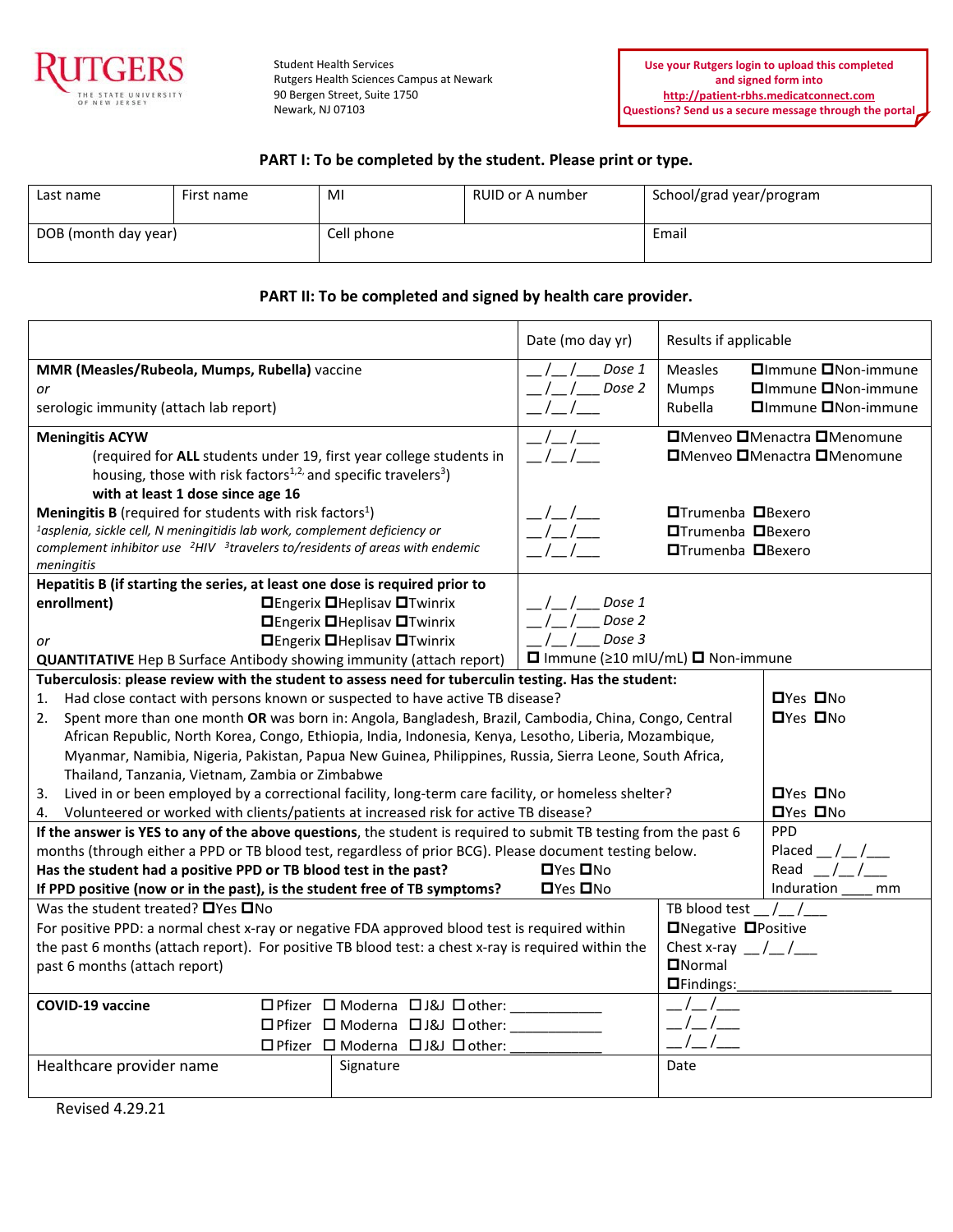

Student Health Services Rutgers Health Sciences Campus at Newark 90 Bergen Street, Suite 1750 Newark, NJ 07103

# **Immunization Record**

| Last name | First name | DOB (month day year) | RUID or A number |
|-----------|------------|----------------------|------------------|
|-----------|------------|----------------------|------------------|

## **PART III: Additional vaccinations: Please complete or attach a legible copy. We recommend submitting this information so we can better care for you at our health centers during your time at Rutgers.**

|                                                                   |  |                                              | Date (mo day yr) | Results (if applicable) |
|-------------------------------------------------------------------|--|----------------------------------------------|------------------|-------------------------|
| <b>Adult Tdap</b><br>$\Box$ Tdap $\Box$ Td                        |  |                                              |                  |                         |
| Varicella (Chicken Pox)                                           |  |                                              |                  |                         |
| Varicella Dose #1                                                 |  |                                              |                  |                         |
| Varicella Dose #2                                                 |  |                                              |                  |                         |
| <b>OR</b>                                                         |  |                                              |                  | $\Box$ Immune           |
| Varicella serologic immunity (list date and attach lab report)    |  |                                              |                  | $\square$ Non-immune    |
| Annual flu (list vaccination for the current flu season)          |  |                                              |                  |                         |
| <b>Hepatitis A</b>                                                |  |                                              |                  |                         |
|                                                                   |  | $\Box$ Gardisil 4 Gardasil 9 $\Box$ Cervarix |                  |                         |
| <b>Human Papilloma Virus</b>                                      |  | $\Box$ Gardisil 4 Gardasil 9 $\Box$ Cervarix |                  |                         |
|                                                                   |  |                                              |                  |                         |
|                                                                   |  | $\Box$ Gardisil 4 Gardasil 9 $\Box$ Cervarix |                  |                         |
| <b>Japanese Encephalitis</b>                                      |  |                                              |                  |                         |
|                                                                   |  |                                              |                  |                         |
| Pneumococcal                                                      |  | $\square$ PCV13<br>$\square$ PPSV23          |                  |                         |
|                                                                   |  | $\square$ PCV13<br>$\square$ PPSV23          |                  |                         |
|                                                                   |  | □ PCV13 □ PPSV23                             |                  |                         |
|                                                                   |  | □ PCV13 □ PPSV23                             |                  |                         |
|                                                                   |  |                                              |                  |                         |
| <b>Polio booster</b>                                              |  |                                              |                  |                         |
| <b>Rabies vaccine</b>                                             |  |                                              |                  |                         |
|                                                                   |  |                                              |                  |                         |
|                                                                   |  |                                              |                  |                         |
|                                                                   |  |                                              |                  |                         |
| <b>Typhoid</b><br>$\Box$ TyphIM $\Box$ Vivotif (most recent dose) |  |                                              |                  |                         |
| <b>Yellow Fever</b>                                               |  |                                              |                  |                         |
|                                                                   |  |                                              |                  |                         |
| <b>Healthcare provider</b>                                        |  |                                              |                  |                         |
| Print name                                                        |  | Signature                                    |                  | Date                    |
|                                                                   |  |                                              |                  |                         |

*Cat 4 4.29.2021*